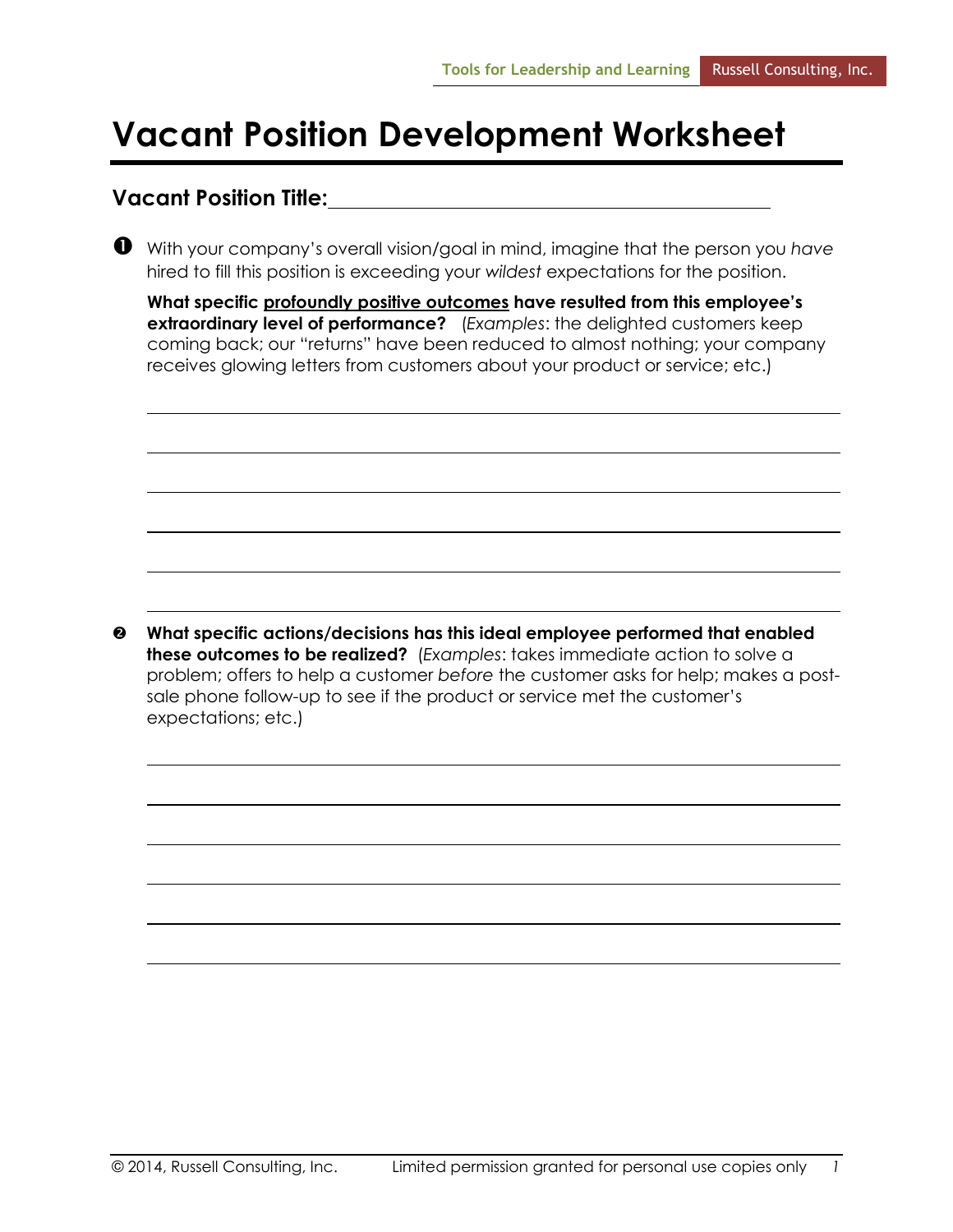| ❸ | What are the <b>essential job functions for this position?</b> The essential job functions are<br>the broad core areas in which the person doing this job creates valued outcomes<br>for the customer, co-workers, and the company. A typical job will have from four to<br>seven essential job functions. (Examples: develops a positive relationship with the<br>customer, prepares an annual operating budget for the company, manages the<br>company's payroll, etc.) |  |  |  |  |  |  |
|---|---------------------------------------------------------------------------------------------------------------------------------------------------------------------------------------------------------------------------------------------------------------------------------------------------------------------------------------------------------------------------------------------------------------------------------------------------------------------------|--|--|--|--|--|--|
|   |                                                                                                                                                                                                                                                                                                                                                                                                                                                                           |  |  |  |  |  |  |
|   | ,我们也不会有什么。""我们的人,我们也不会有什么?""我们的人,我们也不会有什么?""我们的人,我们也不会有什么?""我们的人,我们也不会有什么?""我们的人                                                                                                                                                                                                                                                                                                                                                                                          |  |  |  |  |  |  |
|   | Essential Job Function #3: Change and Contact the Second Line of the Second Line of the Second Line of the Second Line of the Second Line of the Second Line of the Second Line of the Second Line of the Second Line of the S                                                                                                                                                                                                                                            |  |  |  |  |  |  |
|   | ,我们也不会有一个人的人,我们也不会有一个人的人,我们也不会有一个人的人,我们也不会有一个人的人。""我们的人,我们也不会有一个人的人,我们也不会有一个人的人,<br>Essential Job Function #4: 2000 Contract Design Assembly Desertion Assembly Description Assembly Desertion Ass                                                                                                                                                                                                                                                                        |  |  |  |  |  |  |
|   |                                                                                                                                                                                                                                                                                                                                                                                                                                                                           |  |  |  |  |  |  |
|   |                                                                                                                                                                                                                                                                                                                                                                                                                                                                           |  |  |  |  |  |  |
|   |                                                                                                                                                                                                                                                                                                                                                                                                                                                                           |  |  |  |  |  |  |
|   |                                                                                                                                                                                                                                                                                                                                                                                                                                                                           |  |  |  |  |  |  |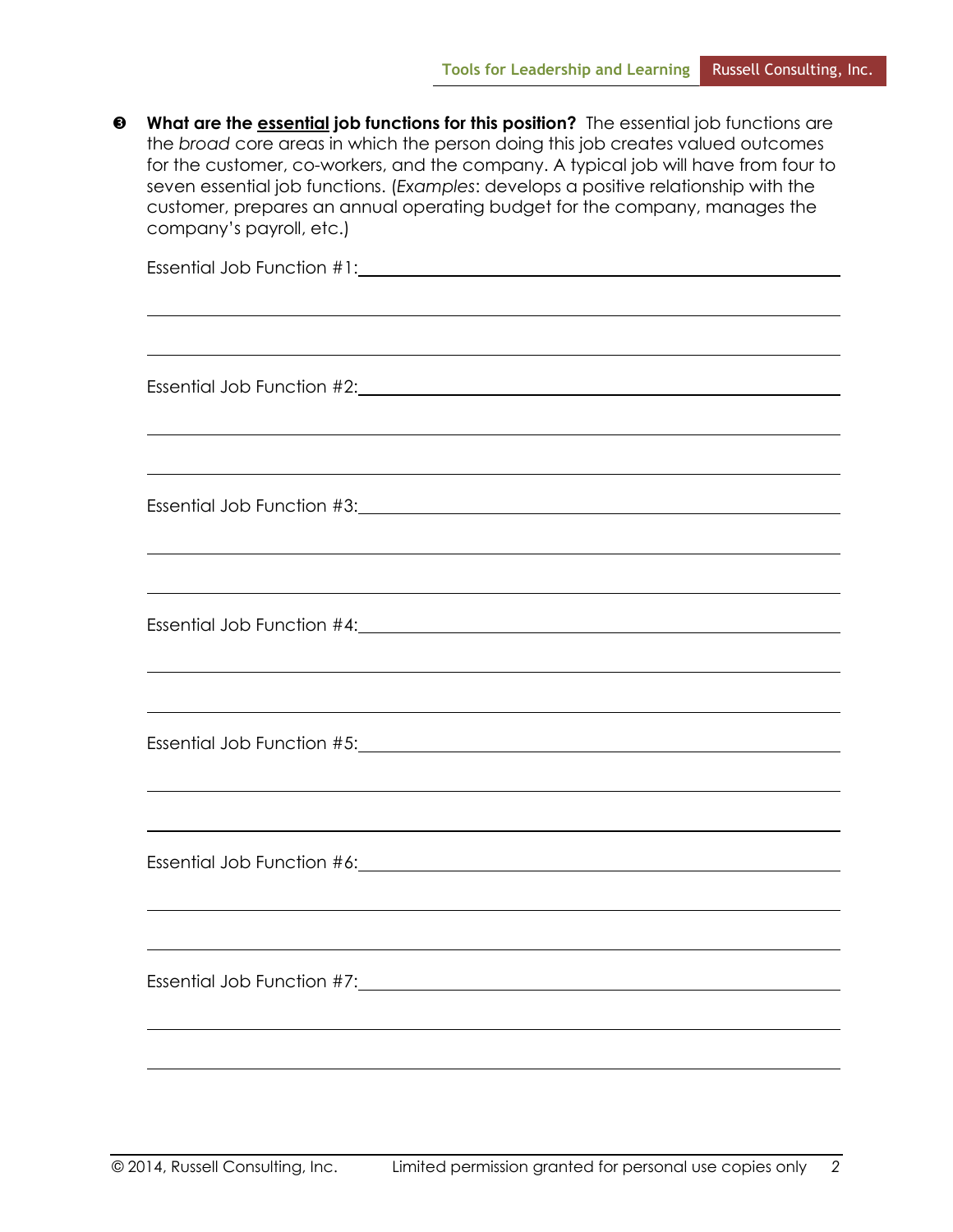**Tools for Leadership and Learning Russell Consulting, Inc.** 

**1** In the space below, for each (a) essential job function, (b) identify the critical knowledge, skill, ability, or other attribute that the person filling the position should have or will need to learn in order to achieve the profoundly positive *performance outcomes* and perform the *specific duties/tasks*. **Note**: An essential job function is likely to have a number of different KSAOs. For each KSAO, (c) identify whether you expect this person to have the KSAO at the point of hire or if you expect this person to learn/acquire this after being hired for the position. Finally, (d) indicate how you will either *discover* this KSAO during the employee selection process or *develop* this KSAO *after* selection.

| (a)<br><b>Essential Job Function</b> | (b) Knowledge/Skill/Ability or<br><b>Other Attribute</b> | (c) Must<br>have at<br>Hire?<br>[Yes/No] | (d) If YES, how will I discover this KSAO in candidates?<br>(d) If NO, how will I develop this KSAO in candidates? |
|--------------------------------------|----------------------------------------------------------|------------------------------------------|--------------------------------------------------------------------------------------------------------------------|
|                                      |                                                          |                                          |                                                                                                                    |
|                                      |                                                          |                                          |                                                                                                                    |
|                                      |                                                          |                                          |                                                                                                                    |
|                                      |                                                          |                                          |                                                                                                                    |
|                                      |                                                          |                                          |                                                                                                                    |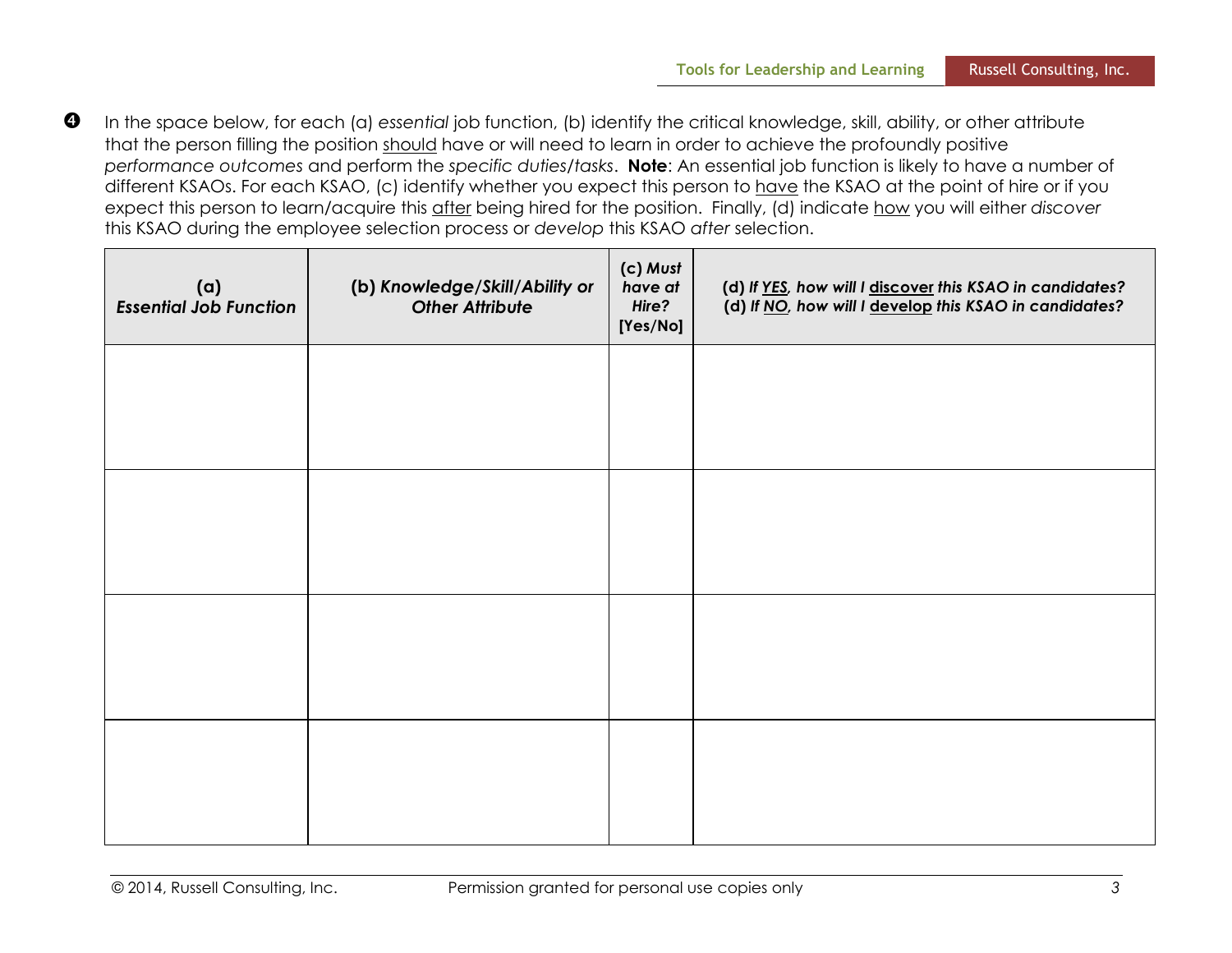| (a)<br><b>Essential Job Function</b> | (b) Knowledge/Skill/Ability or<br><b>Other Attribute</b> | (c) Must<br>have at<br>Hire?<br>[Yes/No] | (d) If YES, how will I discover this KSAO in candidates?<br>(d) If NO, how will I develop this KSAO in candidates? |
|--------------------------------------|----------------------------------------------------------|------------------------------------------|--------------------------------------------------------------------------------------------------------------------|
|                                      |                                                          |                                          |                                                                                                                    |
|                                      |                                                          |                                          |                                                                                                                    |
|                                      |                                                          |                                          |                                                                                                                    |
|                                      |                                                          |                                          |                                                                                                                    |
|                                      |                                                          |                                          |                                                                                                                    |
|                                      |                                                          |                                          |                                                                                                                    |
|                                      |                                                          |                                          |                                                                                                                    |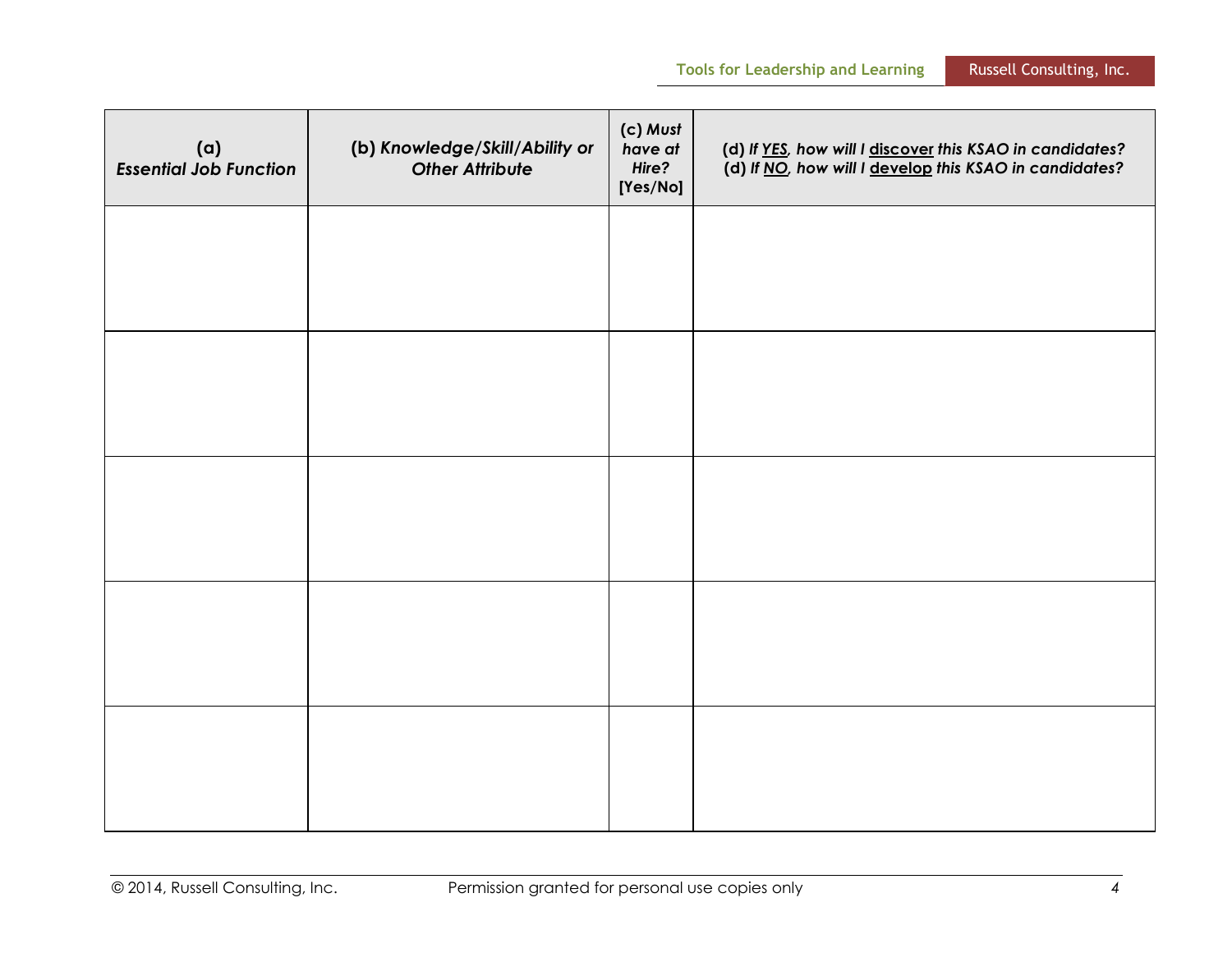| (a)<br><b>Essential Job Function</b> | (b) Knowledge/Skill/Ability or<br><b>Other Attribute</b> | (c) Must<br>have at<br>Hire?<br>[Yes/No] | (d) If YES, how will I discover this KSAO in candidates?<br>(d) If NO, how will I develop this KSAO in candidates? |
|--------------------------------------|----------------------------------------------------------|------------------------------------------|--------------------------------------------------------------------------------------------------------------------|
|                                      |                                                          |                                          |                                                                                                                    |
|                                      |                                                          |                                          |                                                                                                                    |
|                                      |                                                          |                                          |                                                                                                                    |

## **In-Basket/Pre-Interview Assignment**: Possible in-basket/pre-interview assignments for candidates for this position include:

| In-Basket/Pre-Interview Assignment | Which KSAO Does the In-Basket/Assignment Assess? |
|------------------------------------|--------------------------------------------------|
|                                    |                                                  |
|                                    |                                                  |
|                                    |                                                  |
|                                    |                                                  |
|                                    |                                                  |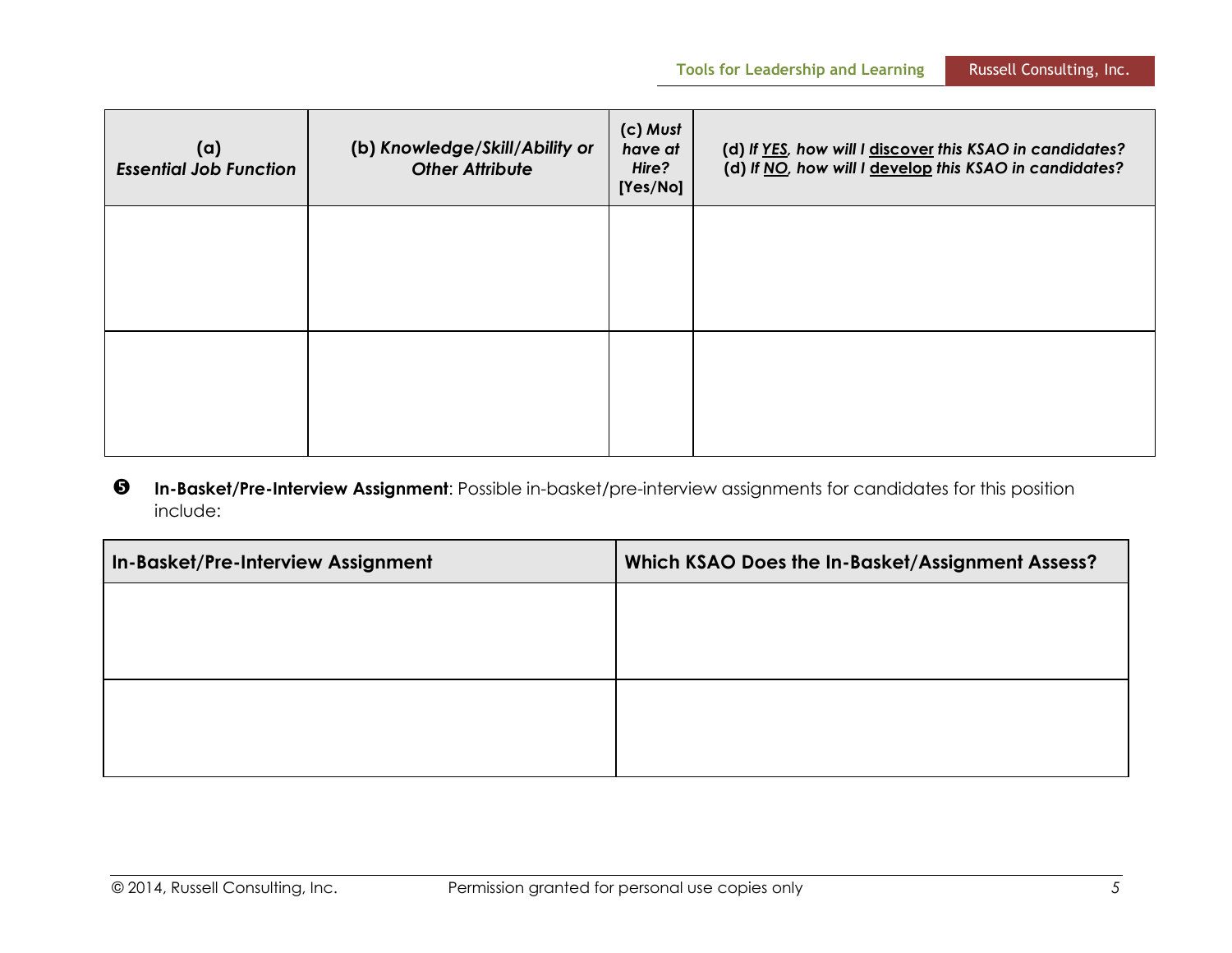**Behavior-Based Questions:** Refer to the list of KSAOs in Section 4. List possible behavior-based questions you will use during the candidate interviews. For each question, note the KSAO that the question measures and then identify your expectations for what *Extraordinary, Good, Acceptable*, and *Unacceptable* responses might be. Remember: Identify your response expectations in *advance* of the interviews to enable an objective process.

| <b>Question and KSAO It Measures</b> | Extraordinary | Good | Acceptable | Unacceptable |
|--------------------------------------|---------------|------|------------|--------------|
|                                      |               |      |            |              |
|                                      |               |      |            |              |
|                                      |               |      |            |              |
|                                      |               |      |            |              |
|                                      |               |      |            |              |
|                                      |               |      |            |              |
|                                      |               |      |            |              |
|                                      |               |      |            |              |
|                                      |               |      |            |              |
|                                      |               |      |            |              |
|                                      |               |      |            |              |
|                                      |               |      |            |              |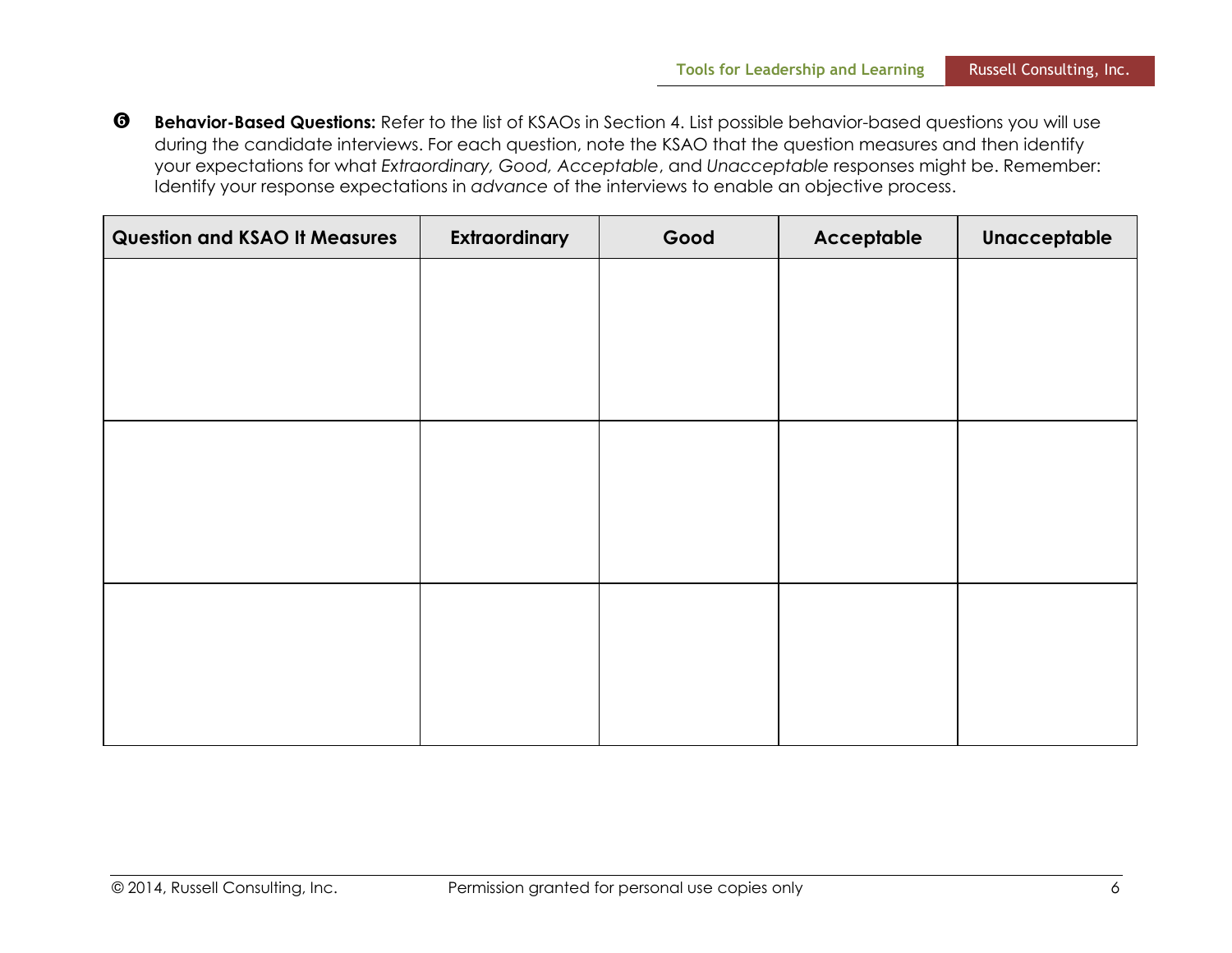| <b>Tools for Leadership and Learning</b> |  |
|------------------------------------------|--|
|                                          |  |

| <b>Question and KSAO It Measures</b> | Extraordinary | Good | Acceptable | Unacceptable |
|--------------------------------------|---------------|------|------------|--------------|
|                                      |               |      |            |              |
|                                      |               |      |            |              |
|                                      |               |      |            |              |
|                                      |               |      |            |              |
|                                      |               |      |            |              |
|                                      |               |      |            |              |
|                                      |               |      |            |              |
|                                      |               |      |            |              |
|                                      |               |      |            |              |
|                                      |               |      |            |              |
|                                      |               |      |            |              |
|                                      |               |      |            |              |
|                                      |               |      |            |              |
|                                      |               |      |            |              |
|                                      |               |      |            |              |
|                                      |               |      |            |              |